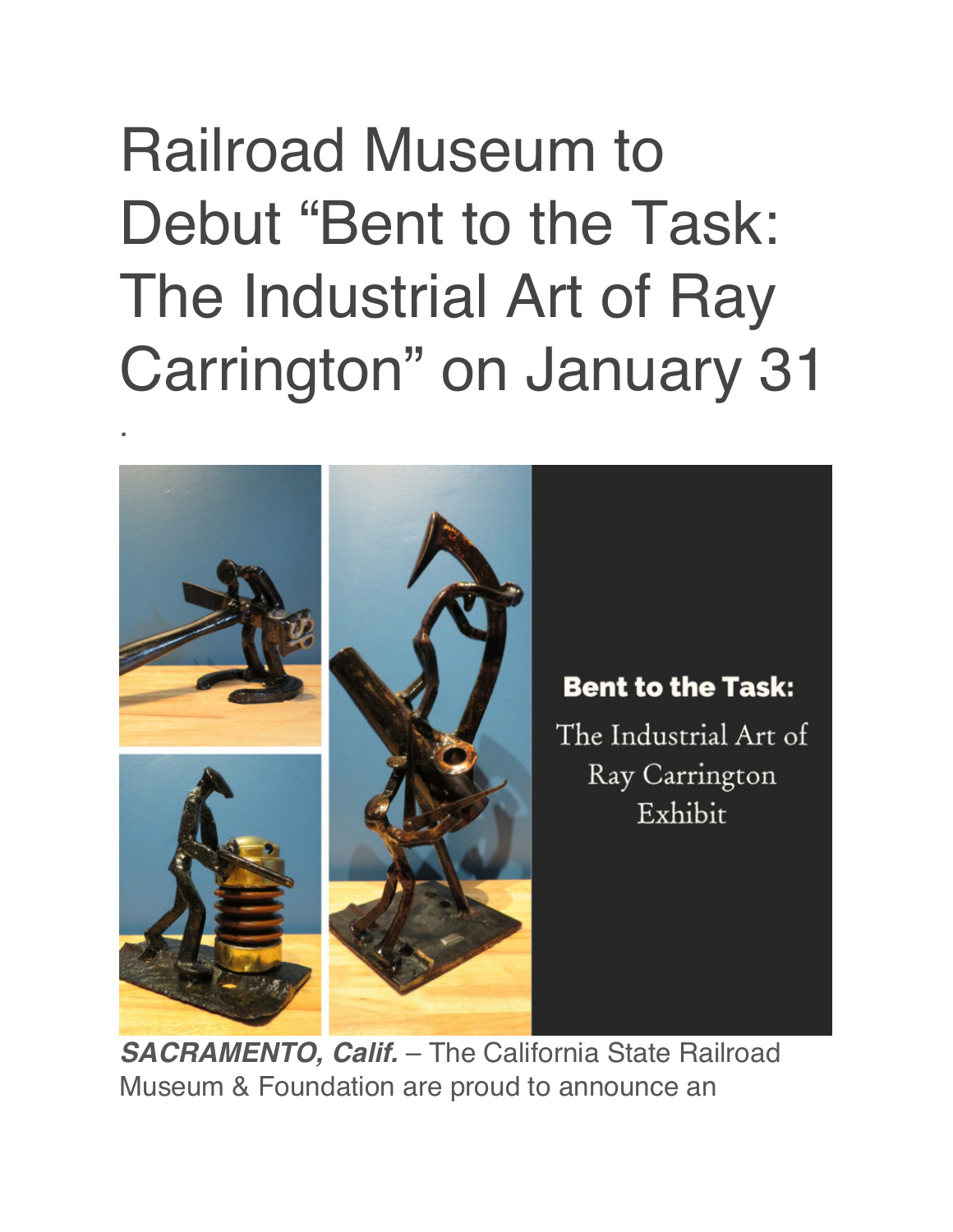imaginative new exhibit titled "Bent to the Task: The Industrial Art of Ray Carrington" that will debut on Friday, January 31, 2020. Thirty-five intriguing sculptures are showcased in the exhibit, all created from repurposed scrap and rail materials – such as hand tools, railroad spikes and track plates – that the local artist collected decades ago from abandoned railroad logging and sawmills in Northern California. Capturing the force and spirit of the faceless millions who built America's industrial past, the collection of spike figures comes from the Carrington Foundation for Public Art.

In addition to experiencing the sculptures on display that provide a glimpse into a transformative time in America's past, visitors are encouraged to participate in an interactive component that supports the Museum's commitment to be a "laboratory of learning." Workbenches with bins of toy train parts and metal bits will be available for visitors to create their own sculptures to display on a special shelf for others to appreciate or take home as keepsakes.

Through his artistry, Carrington hopes to inspire others to experience and enjoy metalworking while also saving and showcasing parts of our industrial past. Carrington, a resident of Fairfield, taught high school mathematics in Vacaville for 35 years. Both a self-taught welder and artist, Carrington uses a welding torch as his brush and has never taken an art course. Since 1966, exhibits highlighting his sculptures have been held in galleries from the San Francisco Bay area to Washington, D.C., Chicago, Illinois, and Portland, Oregon.